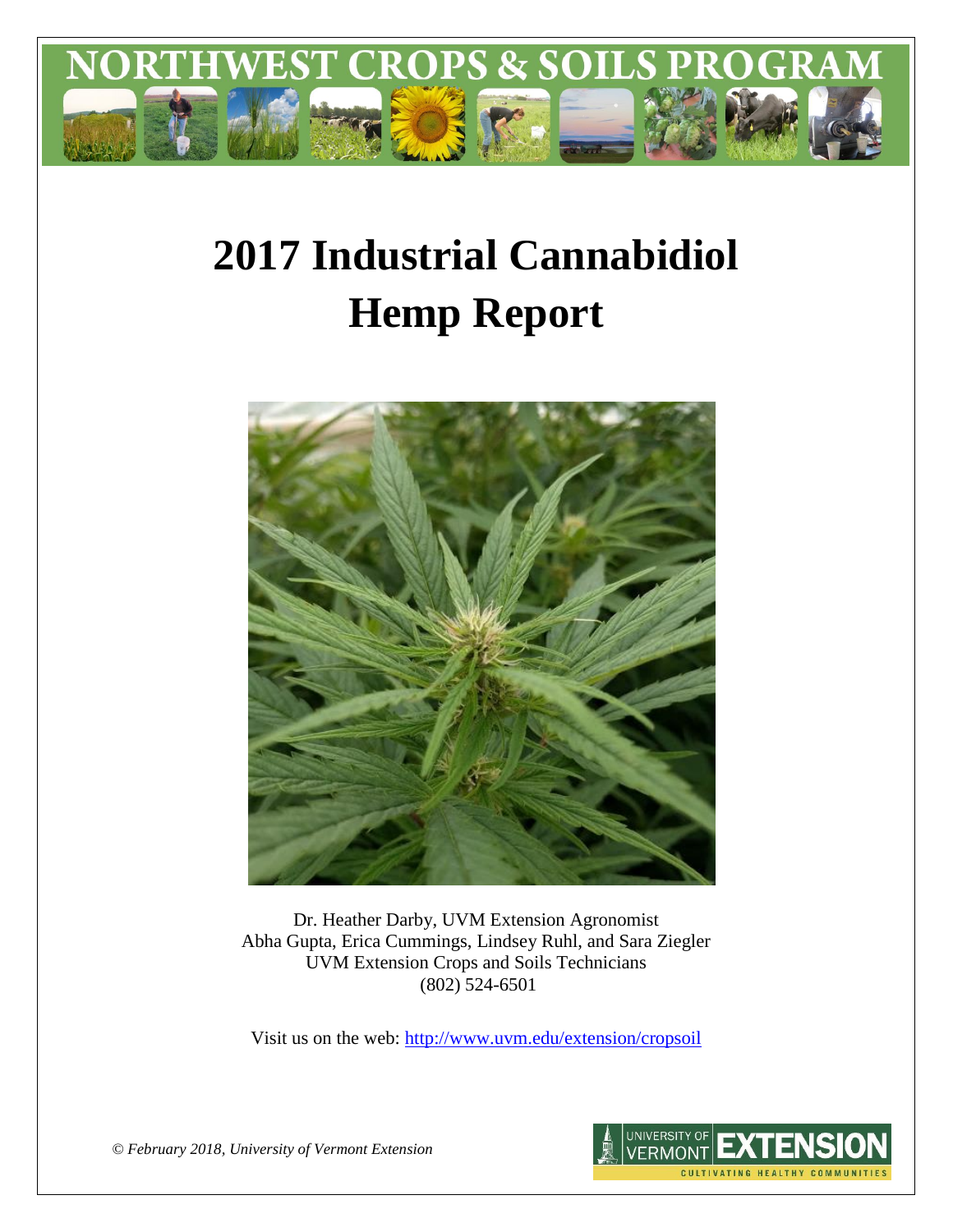#### **2017 INDUSTRIAL CANNABIDIOL HEMP REPORT**

Dr. Heather Darby, University of Vermont Extension heather.darby[at]uvm.edu

Hemp is a non-psychoactive variety of *cannabis sativa L*. The crop is one of historical importance in the U.S. and re-emerging worldwide importance as medical providers and manufacturers seek hemp as a renewable and sustainable resource for a wide variety of consumer and industrial products. Hemp grown for all types of end-use (health supplement, fiber, and seed) contains less than 0.3% tetrahydrocannabinol (THC). Hemp varieties intended to produce a health supplement contain relatively high concentrations of a compound called cannabidiol (CBD), potentially 8-10%. CBD has purported benefits such as relief from inflammation, pain, anxiety, seizures, spasms, and other conditions. The CBD is the most concentrated in the female flowers of the plant. To grow hemp for CBD production, the crop is generally grown intensively as a specialty crop and the flowers are cultivated for maximum growth. There is also potential to grow industrial hemp as a row crop for seed and/or fiber and extract CBD from other plant parts, as well. The CBD oil is incorporated into topical products (salves, lip balm, lotion) and food and is available in pill capsules, powder form, and more, which can be found in the market today. Industrial hemp is poised to be a "new" cash crop and market opportunity for Vermont farms that is versatile and suitable as a rotation crop with other specialty crops, small grains, and grasses.

To help farmers succeed, agronomic research on hemp is needed. We evaluated hemp CBD varieties, growing conditions (under hoop house and outdoors), and planting stock (seed or clonal propagation) to determine best management practices for hemp grown for CBD production in this region.

| Table 1. Agronomic information for the CBD hemp trial 2017, Alburgh, VT. |                                                      |  |  |  |  |  |
|--------------------------------------------------------------------------|------------------------------------------------------|--|--|--|--|--|
| Location                                                                 | <b>Borderview Research Farm</b>                      |  |  |  |  |  |
|                                                                          | Alburgh, VT                                          |  |  |  |  |  |
| Soil type                                                                | Benson rocky silt loam, 8-15% slope                  |  |  |  |  |  |
| <b>Previous crop</b>                                                     | Winter squash                                        |  |  |  |  |  |
| Plant spacing (m)                                                        | $6.5 \times 8.0$                                     |  |  |  |  |  |
| Planting date, variety – plant stock,<br><b>location</b>                 | 16-Jun, Boax – clonally propagated transplants,      |  |  |  |  |  |
|                                                                          | hoop house                                           |  |  |  |  |  |
|                                                                          | $26$ -Jun, Otto – clonally propagated transplants,   |  |  |  |  |  |
|                                                                          | hoop house                                           |  |  |  |  |  |
|                                                                          | 30-Jun, Otto – seedlings started from seed, outdoors |  |  |  |  |  |
| <b>Harvest date</b>                                                      | $6-18$ Oct                                           |  |  |  |  |  |

#### **MATERIALS AND METHODS**

The CBD hemp was grown at Borderview Research Farm in Alburgh, Vermont (Table 1) to evaluate the impact of variety, growing conditions (hoop house and outdoors), and starting stock (seed or clonally propagated transplants) on flower yield and CBD oil yields in hemp. Female plants of the CBD variety, Boax, were planted on 16-Jun from clonally propagated transplants, under a hoop house and into black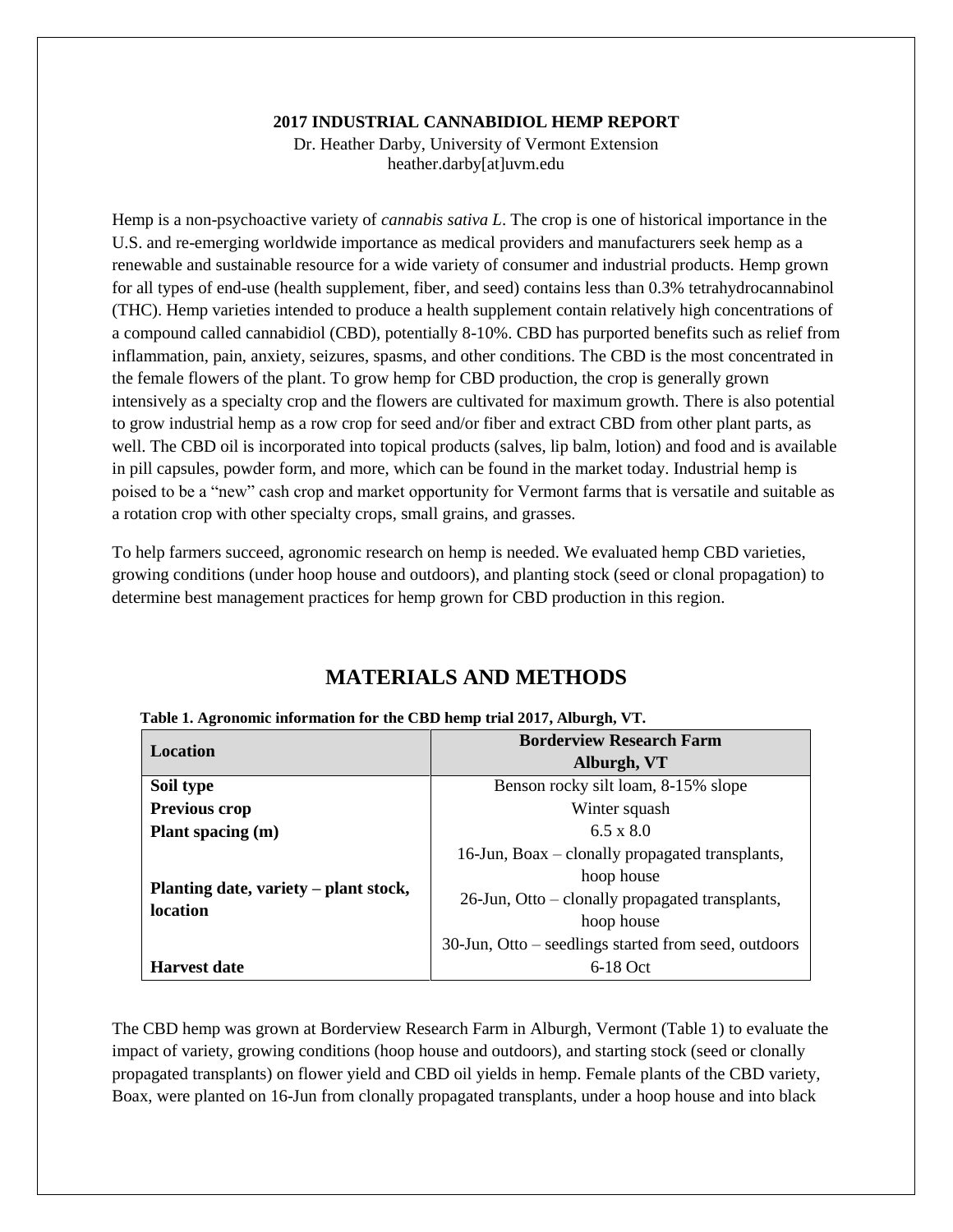plastic mulch (Image 1). The clonally propagated female plants of the variety Otto, were planted on 26- Jun into black plastic mulch under a hoop house (Image 1).



**Image 1. CBD hemp grown under hoop house, Alburgh, VT, 2017.**

Male and female seedlings of the variety Otto, propagated from non-feminized seed, were planted into black plastic outdoors on 30-Jun. Four seedlings were planted at each plant spacing, in order to improve the probability of having one female plant per plant spacing. Male plants were culled on 4-Sep when male flowers could be identified. All plants were covered with lightweight grade Agribon row cover until 17- Jul, when they had grown too large for the row cover to fit. Plants were given extra support from a polypropylene trellis net by Trellinet. The plants were harvested by hand by first using a chainsaw to cut down the entire plant. Then the plant was broken down into smaller branched sections and flower buds were removed by hand. Larger "fan" or "sun" leaves were removed, while smaller leaves were left attached since they subtend from the flower bract. Flower bud harvest was labor intensive with smaller plants taking 5 hours and larger plants taking 12 hours to process. Flower buds were dried at 80° F for 18-36 hours, depending on the load size in the dryer, until the stems of the flower buds easily snapped. Flower buds were sent to the Phytoscience Institute (Waterbury, VT) for analysis of the CBD concentration. CBD was analyzed using high performance supercritical fluid chromatography with a photodiode array detector and ChromScope software was used for data acquisition.

### **RESULTS**

Seasonal precipitation and temperature were recorded with a Davis Instrument Vantage Pro2 weather station, equipped with a WeatherLink data logger at Borderview Research Farm in Alburgh, VT.

| Table 2. Seasonal weather data collected in Alburgh, VT, 2017.<br>Alburgh, VT | June    | July    | <b>August</b> | <b>September</b> | <b>October</b> |
|-------------------------------------------------------------------------------|---------|---------|---------------|------------------|----------------|
| Average temperature $({}^{\circ}F)$                                           | 65.4    | 68.7    | 67.7          | 64.4             | 57.4           |
| Departure from normal                                                         | $-0.39$ | $-1.90$ | $-1.07$       | 3.76             | 9.20           |
|                                                                               |         |         |               |                  |                |
| Precipitation (inches)                                                        | 5.60    | 4.90    | 5.50          | 1.80             | 3.30           |

 **Table 2. Seasonal weather data collected in Alburgh, VT, 2017.**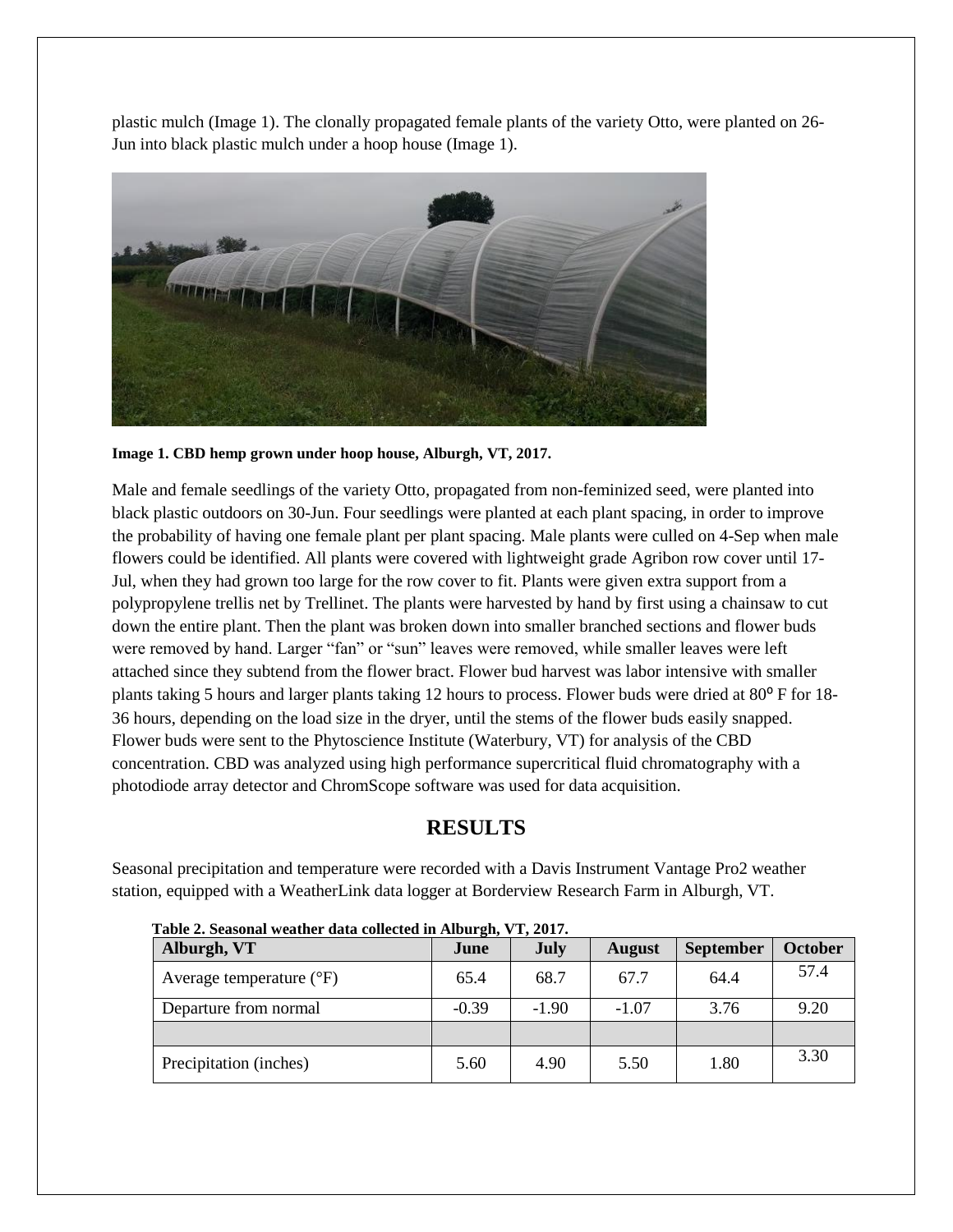| Departure from normal           | 1.95 | 0.73 | 1.63  | $-1.80$ | $-0.31$ |
|---------------------------------|------|------|-------|---------|---------|
|                                 |      |      |       |         |         |
| Growing Degree Days (base 50°F) | 468  | 580  | 553   | 447     | 287     |
| Departure from normal           | - 1  | -60  | $-28$ | 129     | 175     |

Based on weather data from a Davis Instruments Vantage Pro2 with WeatherLink data logger. Alburgh precipitation data from August-October was provided by the NOAA data for Highgate, VT. Historical averages are for 30 years of NOAA data (1981-2010) from Burlington, VT.

Throughout the growing season, temperature and precipitation fluctuated away from the 30-year historical averages. June-August was wetter than normal, receiving 4.31 more inches of precipitation as compared to historical averages (Table 2). Temperatures in June-August were cooler than normal by an average of 1.12° F per month. September and October were unseasonably warm and dry, averaging 6.48° F warmer and 1.06 fewer inches of precipitation. Overall, there were an accumulated 2335 Growing Degree Days (GDDs) this season, approximately 209 more than the historical average, however, much of this heat gain came at the end of the season.



**Figure 1. Average yields of Boax and Otto, Alburgh, VT, 2017.** 

The Boax plants, grown from clonally propagated transplants under hoop house, had the highest dry flower yield at 3.12 lbs plant<sup>-1</sup> and the largest plants, with wet weights having an average of 32.1 lbs plant<sup>-1</sup> (Figure 1). This was unsurprising, considering that the Boax transplants were the best established at the time of planting and growing under the hoop house was especially helpful this season, with the spring having been unseasonably cool and wet. The Otto, grown from seed, yielded the least and were the smallest plants; this was likely due to less favorable, outdoor growing conditions. Since the Otto seedlings were grown with four plants per plant spacing, the increased competition for sunlight, nutrients, and water, may have also stunted yields for the Otto grown from seed, outdoors.